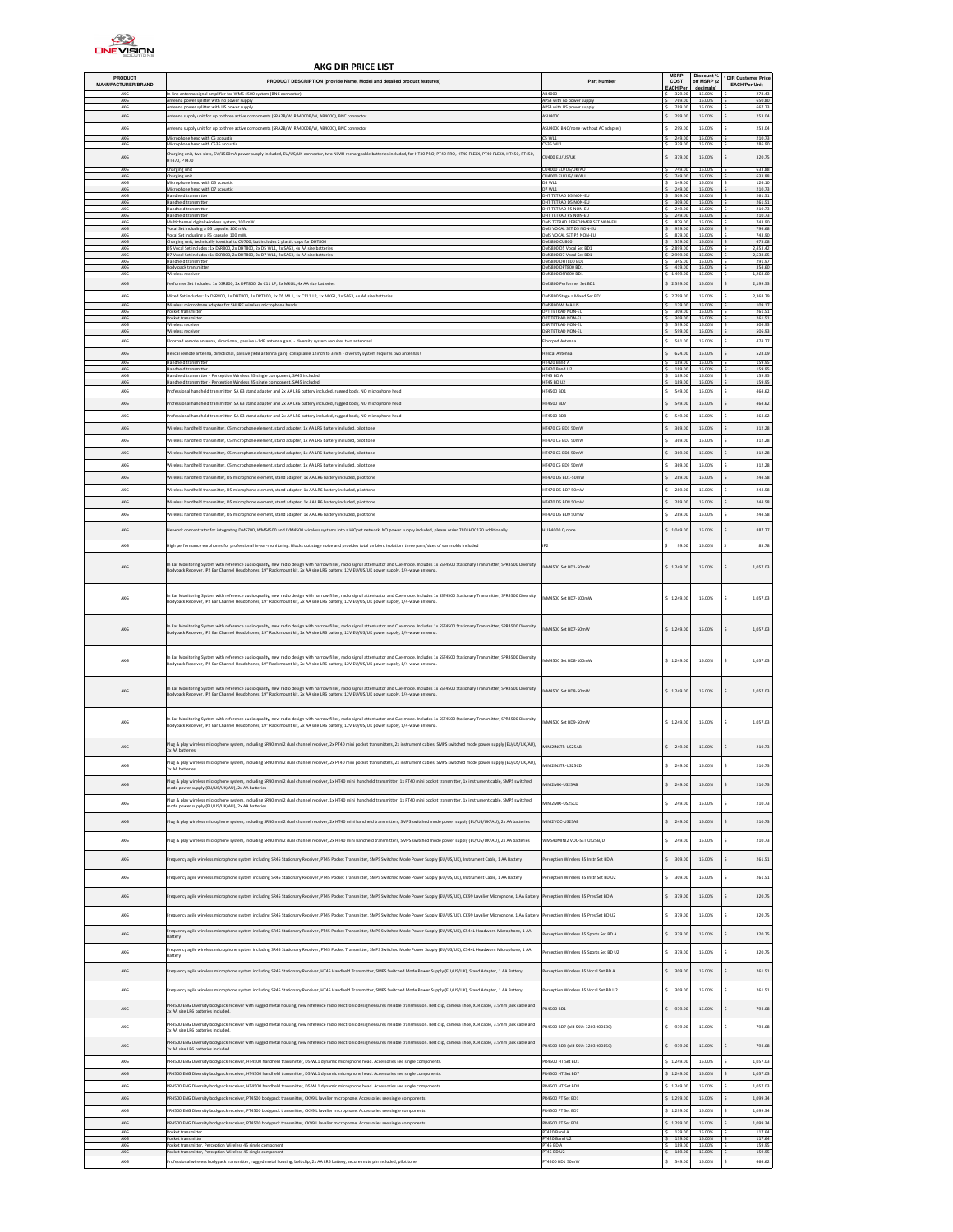| AKG        | Professional wireless bodypack transmitter, rugged metal housing, belt clip, 2x AA LR6 battery, secure mute pin included, pilot tone                                                                                                                                                                                                                                                                             | T4500 BD7 50mW                                                                | 549.00               | 16.00%           | 464.62           |
|------------|------------------------------------------------------------------------------------------------------------------------------------------------------------------------------------------------------------------------------------------------------------------------------------------------------------------------------------------------------------------------------------------------------------------|-------------------------------------------------------------------------------|----------------------|------------------|------------------|
| AKG        | rofessional wireless bodypack transmitter, rugged metal housing, belt clip, 2x AA LR6 battery, secure mute pin included, pilot tone                                                                                                                                                                                                                                                                              | PT4500 BD8 50mW                                                               | 549.00<br>¢.         | 16,00%           | 464.62           |
| AKG        | reless bodypack transmitter, belt clip, 1x AA LR6 battery, secure on/off/mute pin included, pilot tone                                                                                                                                                                                                                                                                                                           | T470 BD1 50mW                                                                 | 289.00               | 16.00%           | 244.58           |
|            |                                                                                                                                                                                                                                                                                                                                                                                                                  |                                                                               |                      |                  |                  |
| AKG        | Vireless bodypack transmitter, belt clip, 1x AA LR6 battery, secure on/off/mute pin included, pilot tone                                                                                                                                                                                                                                                                                                         | T470 BD7 50mW                                                                 | 289.00               | 16.00%           | 244.58           |
| AKG        | Wireless bodypack transmitter, belt clip, 1x AA LR6 battery, secure on/off/mute pin included, pilot tone                                                                                                                                                                                                                                                                                                         | PT470 BD8 50mW                                                                | 289.00               | 16.00%           | 244.58           |
| AKG        | ireless bodypack transmitter, belt clip. 1x AA LR6 battery, secure on/off/mute pin included, pilot tone                                                                                                                                                                                                                                                                                                          | PT470 BD9 50mW                                                                | \$289.00             | 16.00%           | 244.58           |
| AKG        | mote antenna, omni-directional, dipole, active (18dB amplifier) - diversity system require two antennas                                                                                                                                                                                                                                                                                                          | A4000 B/V                                                                     | \$225.00             | 16.00%           | 190.42           |
| AKG        | mote antenna, omni-directional, dipole, passive - diversity system require two antennas                                                                                                                                                                                                                                                                                                                          | 844000 W                                                                      | \$209.00             | 16.00%           | 176.88           |
| AKG        | PR4500 IEM Diversity bodypack receiver with rugged metal housing, new reference radio electronic design ensures reliable transmission, Cue mode, radio signal attentuator. Stereo, Mono and<br>ual mode. IP2 headphones and 2x AA size LR6 batteries included.                                                                                                                                                   | PR4500 Set BD1                                                                | \$629.00             | 16.00%           | 532 32           |
| AKG        | PR4500 IEM Diversity bodypack receiver with rugged metal housing, new reference radio electronic design ensures reliable transmission, Cue mode, radio signal attentuator. Stereo, Mono and<br>ual mode. IP2 headphones and 2x AA size LR6 batteries included.                                                                                                                                                   | PR4500 Set BD7                                                                | \$629.00             | 16,00%           | \$<br>532.32     |
| AKG        | PR4500 IEM Diversity bodypack receiver with rugged metal housing, new reference radio electronic design ensures reliable transmission, Cue mode, radio signal attentuator. Stereo, Mono and                                                                                                                                                                                                                      | <b>PRASOD Set RDR</b>                                                         | \$629.00             | 16,00%           | 532 32           |
|            | ual mode. IP2 headphones and 2x AA size LR6 batteries included.<br>PR4500 IEM Diversity bodypack receiver with rugged metal housing, new reference radio electronic design ensures reliable transmission, Cue mode, radio signal attentuator. Stereo, Mono and                                                                                                                                                   |                                                                               |                      |                  |                  |
| AKG        | Jual mode. IP2 headphones and 2x AA size LR6 batteries included.                                                                                                                                                                                                                                                                                                                                                 | R4500 Set BD9                                                                 | 629.00               | 16.00%           | 532.32           |
| AKG<br>AKG | reiver<br><b>Teluer</b>                                                                                                                                                                                                                                                                                                                                                                                          | R420 Band A<br>R420 Band U                                                    | 199.00<br>199.00     | 16.00%<br>16.00% | 168.41<br>168.41 |
| AKG        | ceiver, Perception Wireless 45 single component                                                                                                                                                                                                                                                                                                                                                                  | R45 BD A                                                                      | 199.00               | 16,00%           | 168.41           |
| AKG        | Receiver, Perception Wireless 45 single component                                                                                                                                                                                                                                                                                                                                                                | SR45 BD U2                                                                    | 199.00               | 16.00%           | 168.41           |
| AKG        | rofessional stationary true diversity receiver, rack mount unit included, rugged metal housing - NO AC adapter, please order 7801H00120 additionally                                                                                                                                                                                                                                                             | R4500 BD1                                                                     | \$19.00              | 16.00%           | 693.12           |
| AKG        | rofessional stationary true diversity receiver, rack mount unit included, rugged metal housing - NO AC adapter, please order 7801H00120 additionally.                                                                                                                                                                                                                                                            | R4500 BD7                                                                     | 819.00<br>¢.         | 16.00%           | 693.12           |
| AKG        | ofessional stationary true diversity receiver, rack mount unit included, rugged metal housing - NO AC adapter, please order 7801H00120 additionally.                                                                                                                                                                                                                                                             | R4500 BD8                                                                     | 819.00               | 16.00%           | 693.12           |
| AKG        | Vireless stationary receiver, rack mount unit included, pilot tone - NO AC adapter, please order 7801H00120 additionally.                                                                                                                                                                                                                                                                                        | R470 BD1                                                                      | 379.00               | 16.00%           | 320.75           |
| AKG        | Wireless stationary receiver, rack mount unit included, pilot tone - NO AC adapter, please order 7801H00120 additionally.                                                                                                                                                                                                                                                                                        | R470 BD7                                                                      | \$379.00             | 16.00%           | 320.75           |
|            |                                                                                                                                                                                                                                                                                                                                                                                                                  |                                                                               |                      |                  |                  |
| AKG        | Ireless stationary receiver, rack mount unit included, gilot tone - NO AC adapter, please order 7801H00120 additionally                                                                                                                                                                                                                                                                                          | R470 BDS                                                                      | \$379.00             | 16.00%           | 320.75           |
| AKG        | Vireless stationary receiver, rack mount unit included, pilot tone - NO AC adapter, please order 7801H00120 additionally.                                                                                                                                                                                                                                                                                        | R470 BDS                                                                      | \$379.00             | 16.00%           | 320.75           |
| AKG        | mote antenna, directional, active (4dB antenna gain + 18dB amplifier) - diversity system requires two antennas!                                                                                                                                                                                                                                                                                                  | SRA2 B/W                                                                      | \$ 479.00            | 16.00%           | 405.38           |
| AKG        | note antenna, directional, passive (4-6 dB antenna gain) - diversity system requires two antennas!                                                                                                                                                                                                                                                                                                               | RA2 W                                                                         | $5 - 439.00$         | 16.00%           | 371.53           |
|            |                                                                                                                                                                                                                                                                                                                                                                                                                  |                                                                               |                      |                  |                  |
| AKG        | reo in-ear monitoring transmitter, patented digital MPX generation with ultra linear frequency response. Low cut, equalizer, compressor and room simulation, all metal case, for use with<br>M4500 IEM system. UHF antenna and EU/US/UK power supply included.                                                                                                                                                   | SST4500 Set BD1-100mW                                                         | \$689.00             | 16,00%           | 583.10           |
| AKG        | reo in-ear monitoring transmitter, patented digital MPX generation with ultra linear frequency response. Low cut, equalizer, compressor and room simulation, all metal case, for use with<br>IVM4500 IEM system. UHF antenna and EU/US/UK power supply included.                                                                                                                                                 | ST4500 Set BD1-50mW                                                           | 689.00               | 16.00%           | 583.10           |
| AKG        | itereo in-ear monitoring transmitter, patented digital MPX generation with ultra linear frequency response. Low cut, equalizer, compressor and room simulation, all metal case, for use with<br>M4500 IEM system. UHF antenna and EU/US/UK power supply included.                                                                                                                                                | ST4500 Set BD7-100mW                                                          | \$689.00             | 16,00%           | 583.10<br>\$     |
| AKG        | ereo in-ear monitoring transmitter, patented digital MPX generation with ultra linear frequency response. Low cut, equalizer, compressor and room simulation, all metal case, for use with<br>M4500 IEM system. UHF antenna and EU/US/UK power supply included.                                                                                                                                                  | SST4500 Set BD7-50mW                                                          | \$689.00             | 16.00%           | 583.10           |
| AKG        | ereo in-ear monitoring transmitter, patented digital MPX generation with ultra linear frequency response. Low cut, equalizer, compressor and room simulation, all metal case, for use with<br>IVM4500 IEM system. UHF antenna and EU/US/UK power supply included.                                                                                                                                                | ST4500 Set BD8-100mW                                                          | 689.00               | 16.00%           | 583.10           |
| AKG        | itereo in-ear monitoring transmitter, patented digital MPX generation with ultra linear frequency response. Low cut, equalizer, compressor and room simulation, all metal case, for use with<br>M4500 IEM system. UHF antenna and EU/US/UK power supply included.                                                                                                                                                | ST4500 Set BD8-50mW                                                           | \$689.00             | 16.00%           | 583.10<br>ś      |
| AKG        | ereo in-ear monitoring transmitter, patented digital MPX generation with ultra linear frequency response. Low cut, equalizer, compressor and room simulation, all metal case, for use with                                                                                                                                                                                                                       | SST4500 Set BD9-50mW                                                          | \$689.00             | 16.00%           | 583.10           |
|            | VM4500 IEM system. UHF antenna and EU/US/UK power supply included.                                                                                                                                                                                                                                                                                                                                               |                                                                               |                      |                  |                  |
| AKG<br>AKG | Plug&Play wireless microphone system<br>lug&Play wireless microphone systen                                                                                                                                                                                                                                                                                                                                      | WMS40 Mini Instrumental Set BD US45/<br>VMS40 Mini Instrumental Set RD LIS4SE | 124.00<br>124.00     | 16.00%<br>16,00% | 104.94<br>104.94 |
| AKG        | lue&Plav wireless microphone system                                                                                                                                                                                                                                                                                                                                                                              | WMS40 Mini Instrumental Set BD US450                                          | 124.00               | 16,00%           | 104.94           |
| AKG<br>AKG | Plug&Play wireless microphone system<br>Plug&Play wireless microphone system                                                                                                                                                                                                                                                                                                                                     | WMS40 Mini Vocal Set BD US45A<br>WMS40 Mini Vocal Set BD US45B                | 124.00<br>124.00     | 16,00%<br>16.00% | 104.94<br>104.94 |
| AKC        | Plug&Play wireless microphone syste                                                                                                                                                                                                                                                                                                                                                                              | MS40 Mini Vocal Set BD US45                                                   | 124.00               | 16.00%           | 104.94           |
| AKG        | lug&Play wireless microphone system, including SR40 mini2 dual channel receiver, 2x PT40 mini pocket transmitters, 2x instrument cables, SMPS switched mode power supply (EU/US/UK), 2x AA<br>attteries                                                                                                                                                                                                          | WMS40 Mini2 Instrumental Set BD US4SA/C EU/US/UK                              | \$249.00             | 16.00%           | 210.73           |
|            |                                                                                                                                                                                                                                                                                                                                                                                                                  |                                                                               |                      |                  |                  |
| AKG        | ine system, including SR40 mini2 dual channel receiver, 1x HT40 mini handheld transmitters, 1x PT40 mini pocket transmitter, 1 instrument cable, SMPS switched<br>lug&Play wireless microp<br>ode power supply (EU/US/UK), 2x AA battteries                                                                                                                                                                      | WMS40 Mini2 Mix Set BD US45A/C EU/US/UK                                       | \$249.00             | 16.00%           | 210.73           |
|            |                                                                                                                                                                                                                                                                                                                                                                                                                  |                                                                               |                      |                  | Ś                |
| AKG        | lug&Play wireless microphone system, including SR40 mini2 dual channel receiver, 2x HT40 mini handheld transmitters, SMPS switched mode power supply (EU/US/UK), 2x AA battteries                                                                                                                                                                                                                                | WMS40 Mini2 Vocal Set BD US45A/C EU/US/UK                                     | \$249.00             | 16.00%           | 210.73           |
| AKG        | lug & play wireless microphone system, including SR40 mini single channel receiver, 1x PT40 mini pocket transmitter, 1x instrument cable, SMPS switched mode power supply (EU/US/UK/AU), 1x<br>AA batteries                                                                                                                                                                                                      | WMS40MINI Instrumental Set BD US25A                                           | \$ 124.00            | 16.00%           | ś<br>104.94      |
| AKG        | lug & play wireless microphone system, including SR40 mini single channel receiver, 1x PT40 mini pocket transmitter, 1x instrument cable, SMPS switched mode power supply (EU/US/UK/AU), 1x<br>A batteries                                                                                                                                                                                                       | WMS40MINI Instrumental Set BD US25C                                           | \$124.00             | 16.00%           | Ś<br>104.94      |
| AKG        | lug & play wireless microphone system, including SR40 mini single channel receiver, 1x PT40 mini pocket transmitter, 1x instrument cable, SMPS switched mode power supply (EU/US/UK/AU), 1x<br>AA batteries                                                                                                                                                                                                      | <b>NMS40MINI Instrumental Set BD US25D</b>                                    | \$124.00             | 16.00%           | ś<br>104.94      |
| AKG        | lug & play wireless microphone system, including SR40 mini single channel receiver, 1x PT40 mini pocket transmitter, 1x instrument cable, SMPS switched mode power supply (EU/US/UK/AU), 1x<br>AA batteries                                                                                                                                                                                                      | WMS40MINI Instrumetnal Set BD US25B                                           | \$124.00             | 16.00%           | 104.94           |
| AKG        | lug & play wireless microphone system, including SR40 mini single channel receiver, 1x HT40 mini handheld transmitter, SMPS switched mode power supply (EU/US/UK/AU), 1x AA battery                                                                                                                                                                                                                              | WMS40MINI Vocal Set BD US25A                                                  | $S = 124.00$         | 16.00%           | 104.94           |
| AKG<br>AKG | lug & play wireless microphone system, including SR40 mini single channel receiver, 1x HT40 mini handheld transmitter, SMPS switched mode power supply (EU/US/UK/AU), 1x AA battery<br>Hug & play wireless microphone system, including SR40 mini single channel receiver, 1x HT40 mini handheld transmitter, SMPS switched mode power supply (EU/US/UK/AU), 1x AA battery                                       | <b>NMS40MINI Vocal Set BD US25B</b><br>WMS40MINI Vocal Set BD US25C           | \$124.00<br>\$124.00 | 16.00%<br>16.00% | 104.94<br>104.94 |
|            |                                                                                                                                                                                                                                                                                                                                                                                                                  |                                                                               |                      |                  |                  |
| AKG        | lug & play wireless microphone system, including SR40 mini single channel receiver, 1x HT40 mini handheld transmitter, SMPS switched mode power supply (EU/US/UK/AU), 1x AA battery                                                                                                                                                                                                                              | WMS40MINI Vocal Set BD US25D                                                  | \$124.00             | 16.00%           | 104.94           |
| AKG<br>AKG | Mireless Microphone Syster<br>Wireless Microphone System                                                                                                                                                                                                                                                                                                                                                         | MMS420 HEADWORN SET Rand &<br>WMS420 HEADWORN SET Band U2                     | 439.00<br>439.00     | 16,00%<br>16,00% | 371.53<br>371.53 |
| AKG        | <b>Fireless Microphone System</b>                                                                                                                                                                                                                                                                                                                                                                                | WMS420 INSTRUMENTAL SET Band A                                                | 379.00               | 16,00%           | 320.75           |
| AKG<br>AKG | Wireless Microphone System<br>Areless Microphone Syster                                                                                                                                                                                                                                                                                                                                                          | WMS420 INSTRUMENTAL SET Band U2<br>WMS420 PRESENTER SET Band A                | 379.00<br>379.00     | 16.00%<br>16.00% | 320.75<br>320.75 |
| AKG<br>AKG | Mireless Microphone Syster<br>fireless Microphone Syste                                                                                                                                                                                                                                                                                                                                                          | VMS420 PRESENTER SET Band U2<br>WMS420 VOCAL SET Band A                       | 379.00<br>379.00     | 16.00%<br>16,00% | 320.75<br>320.75 |
| AKG        | Vireless Microphone System                                                                                                                                                                                                                                                                                                                                                                                       | WMS420 VOCAL SET Band U2                                                      | 379.00               | 16,00%           | 320.75           |
| AKG        | Professional wireless system including SR4500, HT4500, D7 WL1, SA63, EU/US/UK/AU power supply adapter                                                                                                                                                                                                                                                                                                            | WMS4500 D7 Set BD1 EU/US/UK/AU                                                | \$1.249.00           | 16.00%           | 1.057.03         |
| AKG        | ofessional wireless system including SR4500, HT4500, D7 WL1, SA63, EU/US/UK/AU power supply adapter                                                                                                                                                                                                                                                                                                              | VMS4500 D7 Set BD7 EU/US/UK/AU                                                | \$1,249.00           | 16.00%           | 1,057.03         |
| AKG        | rofessional wireless system including SR4500, HT4500, D7 WL1, SA63, EU/US/UK/AU power supply adapter.                                                                                                                                                                                                                                                                                                            | VMS4500 D7 Set BD8 EU/US/UK/AU                                                | \$1,249.00           | 16.00%           | 1,057.03         |
| AKG        | Professional wireless system including SR4500, PT4500, MK GL instrument cable, EU/US/UK/AU power supply adapter.                                                                                                                                                                                                                                                                                                 | WMS4500 Instrumental Set BD1 EU/US/UK/AU                                      | \$1,065.00           | 16.00%           | 901.31           |
| AKG        | rofessional wireless system including SR4500, PT4500, MK GL instrument cable, EU/US/UK/AU power supply adapter                                                                                                                                                                                                                                                                                                   | MMS4500 Instrumental Set BD7 EU/US/UK/AU                                      | \$1.065.00           | 16,00%           | 901.31           |
| AKG        | rofessional wireless system including SR4500, PT4500, MK GL instrument cable, EU/US/UK/AU power supply adapter.                                                                                                                                                                                                                                                                                                  | WMS4500 Instrumental Set BD8 EU/US/UK/AU                                      | \$1,065.00           | 16.00%           | 901.31           |
| AKG        | Wireless handheld microphone system, SR470 stationary receiver, HT470/C5 handheld transmitter, C5 microphone element, pilot tone, microphone stand, LR6 AA battery, power supply and rack<br>unt unit included.                                                                                                                                                                                                  | WMS470 CS SET BD1 50mW - EU/US/UK                                             | \$689.00             | 16,00%           | 583.10           |
| AKG        | Wireless handheld microphone system, SR470 stationary receiver, HT470/C5 handheld transmitter, C5 microphone element, pilot tone, microphone stand, LR6 AA battery, power supply and rack<br>unt unit included.                                                                                                                                                                                                  | WMS470 CS SET BD7 50mW - EU/US/UK                                             | \$689.00             | 16,00%           | 583.10           |
| AKG        | Wireless handheld microphone system, SR470 stationary receiver, HT470/C5 handheld transmitter, C5 microphone element, pilot tone, microphone stand, LR6 AA battery, power supply and rack<br>unt unit included.                                                                                                                                                                                                  | WMS470 CS SET BD8 50mW - EU/US/UK                                             | \$689.00             | 16,00%           | 583.10           |
| AKG        | Wireless handheld microphone system, SR470 stationary receiver, HT470/C5 handheld transmitter, C5 microphone element, pilot tone, microphone stand, LR6 AA battery, power supply and rack<br>unt unit included.<br>Wireless handheld microphone system, SR470 stationary receiver, HT470/D5 handheld transmitter, D5 microphone element, pilot tone, microphone stand, LR6 AA battery, power supply and rack     | WMS470 CS SET BD9 50mW - EU/US/UK                                             | \$689.00             | 16,00%           | 583.10           |
| AKG        | unt unit included.<br>Wireless handheld microphone system, SR470 stationary receiver, HT470/D5 handheld transmitter, D5 microphone element, pilot tone, microphone stand, LR6 AA battery, power supply and rack                                                                                                                                                                                                  | WMS470 DS SET BD1 50mW - EU/US/UK                                             | \$629.00             | 16,00%           | 532.32           |
| AKG<br>AKG | unt unit included.<br>Wireless handheld microphone system, SR470 stationary receiver, HT470/D5 handheld transmitter, D5 microphone element, pilot tone, microphone stand, LR6 AA battery, power supply and rack                                                                                                                                                                                                  | WMS470 DS SET BD7 50mW - EU/US/UK<br>WMS470 DS SET BD8 50mW - EU/US/UK        | \$629.00<br>\$629.00 | 16,00%<br>16,00% | 532.32<br>532.32 |
| AKG        | unt unit included.<br>Wireless handheld microphone system, SR470 stationary receiver, HT470/D5 handheld transmitter, D5 microphone element, pilot tone, microphone stand, LR6 AA battery, power supply and rack<br>unt unit included.                                                                                                                                                                            | WMS470 DS SET BD9 50mW - EU/US/UK                                             | \$629.00             | 16,00%           | 532.32           |
| AKG        | Wireless bodypack microphone system, SR470 stationary receiver, PT470 bodypack transmitter, instrument cable with 6.5mm plug, pilot tone, belt clip, LR6 AA battery, power supply and rack<br>unt unit included.                                                                                                                                                                                                 | WMS470 INSTR SET BD1 50mW - EU/US/UK                                          | \$629.00             | 16,00%           | 532.32           |
| AKG        | Wireless bodypack microphone system, SR470 stationary receiver, PT470 bodypack transmitter, instrument cable with 6.5mm plug, pilot tone, belt clip, LR6 AA battery, power supply and rack<br>unt unit included.                                                                                                                                                                                                 | WMS470 INSTR SET BD7 50mW - EU/US/UK                                          | \$629.00             | 16,00%           | 532.32           |
| AKG        | Wireless bodypack microphone system, SR470 stationary receiver, PT470 bodypack transmitter, instrument cable with 6.5mm plug, pilot tone, belt clip, LR6 AA battery, power supply and rack<br>unt unit included.                                                                                                                                                                                                 | WMS470 INSTR SET BD8 50mW - EU/US/UK                                          | \$629.00             | 16,00%           | 532.32           |
|            |                                                                                                                                                                                                                                                                                                                                                                                                                  |                                                                               |                      |                  |                  |
| AKG        | Wireless bodypack microphone system, SR470 stationary receiver, PT470 bodypack transmitter, instrument cable with 6.5mm plug, pilot tone, belt clip, LR6 AA battery, power supply and rack<br>unt unit included.<br>Wireless bodypack microphone system, SR470 stationary receiver, PT470 bodypack transmitter, C555L headworn microphone, CK99L lavalier microphone, tie clip, belt clip, LR6 AA battery, power | WMS470 INSTR SET BD9 50mW - EU/US/UK                                          | \$629.00             | 16,00%           | 532.32           |
| AKG        | pply and rack mount unit included.<br>Wireless bodypack microphone system, SR470 stationary receiver, PT470 bodypack transmitter, C555L headworn microphone, CK99L lavalier microphone, tie clip, belt clip, LR6 AA battery, power                                                                                                                                                                               | WMS470 PRES SET BD1 50mW - EU/US/UK                                           | 749.00               | 16,00%           | 633.88           |
| AKG        | upply and rack mount unit included.<br>Wireless bodypack microphone system, SR470 stationary receiver, PT470 bodypack transmitter, C555L headworn microphone, CK99L lavalier microphone, tie clip, belt clip, LR6 AA battery, power                                                                                                                                                                              | WMS470 PRES SET BD7 50mW - EU/US/UK                                           | 749.00               | 16,00%           | 633.88           |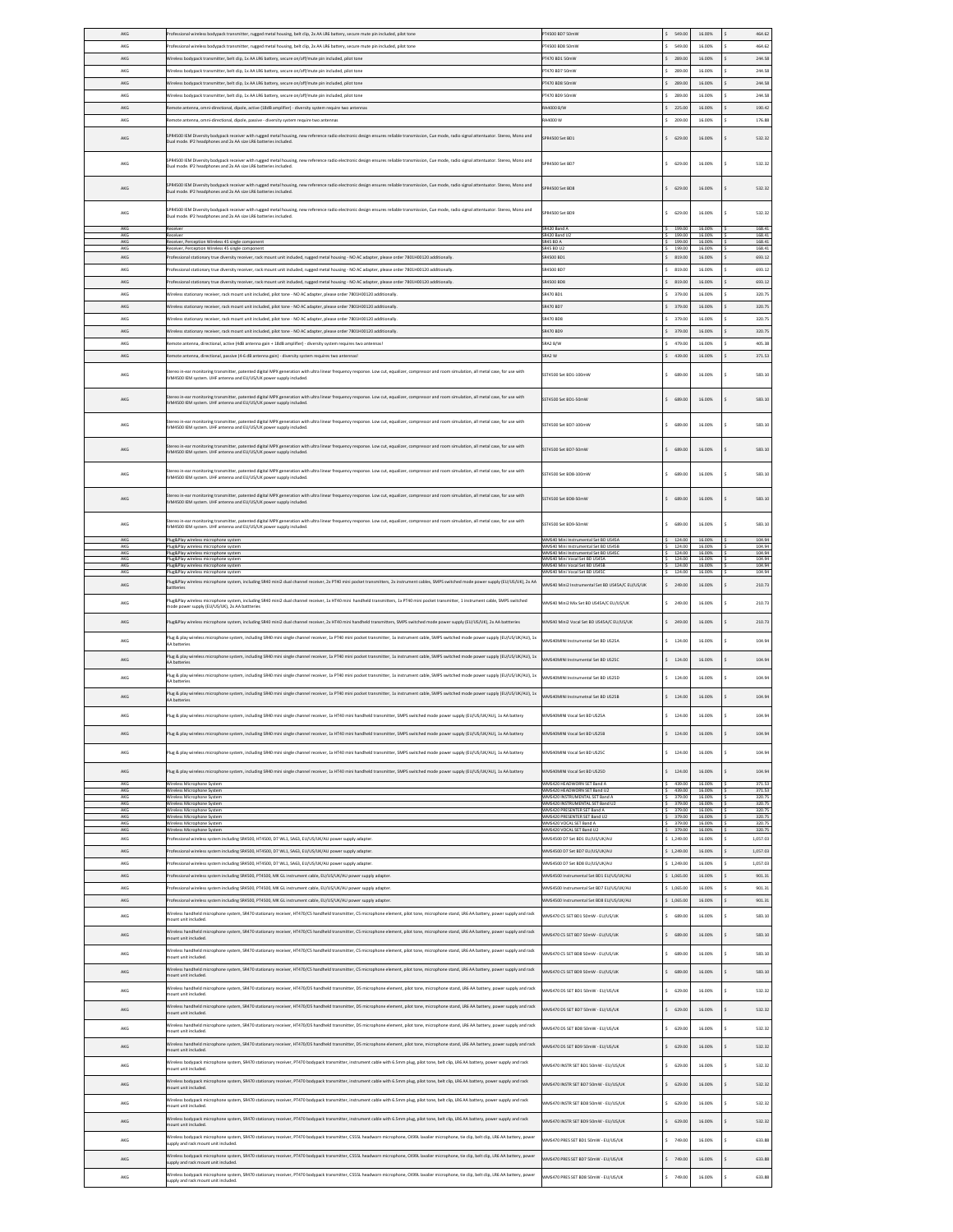| AKG               | Treless bodypack microphone system, SR470 stationary receiver, PT470 bodypack transmitter, CS55L headworn microphone, CK99L lavalier microphone, tie clip, belt clip, LR6 AA battery, power<br>upply and rack mount unit included.     | WMS470 PRES SET BD9 50mW - EU/US/UK                                             | \$749.00                       | 16.00%                     | 633.88                       |
|-------------------|----------------------------------------------------------------------------------------------------------------------------------------------------------------------------------------------------------------------------------------|---------------------------------------------------------------------------------|--------------------------------|----------------------------|------------------------------|
| AKG               | Vireless bodypack microphone system, SR470 stationary receiver, PT470 bodypack transmitter, CS44L headworn microphone, belt clip, LR6 AA battery, power supply and rack mount unit included.                                           | WMS470 SPORTS SET BD1 50mW - EU/US/UK                                           | \$749.00                       | 16.00%                     | 633.88                       |
| AKG               |                                                                                                                                                                                                                                        | WMS470 SPORTS SET BD7 50mW - EU/US/UK                                           | \$749.00                       | 16.00%                     | 633.88                       |
|                   | Wireless bodypack microphone system, SR470 stationary receiver, PT470 bodypack transmitter, CS44L headworn microphone, belt clip, LR6 AA battery, power supply and rack mount unit included.                                           |                                                                                 |                                |                            |                              |
| AKG               | Wireless bodypack microphone system, SR470 stationary receiver, PT470 bodypack transmitter, CS44L headworn microphone, belt clip, LR6 AA battery, power supply and rack mount unit included.                                           | WMS470 SPORTS SET BD8 50mW - EU/US/UK                                           | \$749.00                       | 16.00%                     | 633.88                       |
| AKG               | Vireless bodypack microphone system, SR470 stationary receiver, PT470 bodypack transmitter, CS44L headworn microphone, belt clip, LR6 AA battery, power supply and rack mount unit included.                                           | WMS470 SPORTS SET BD9 50mW - EU/US/UK                                           | \$749.00                       | 16.00%                     | 633.88                       |
| AKG<br>AKG        | Phantom power supply & 2 channel mini recording mixer<br>One channel 48V battery driven phantom power unit for condenser microphones (P48), two AA batteries (not included)                                                            | B23L<br><b>B48L</b>                                                             | \$129.00<br>\$319.00           | 16,00%<br>16,00%           | 109.17<br>269.97             |
| AKG               | Multipurpose condenser microphone                                                                                                                                                                                                      | C1000S                                                                          | 289.00                         | 16,00%                     | 244.58                       |
| AKG<br>AKG<br>AKG | <b>Lightweight Ear Hook Microphone</b><br>Tube "Vintage Revival" microphone<br>Large diaphragm studio microphone based on C414 capsule. Cardioid only.                                                                                 | C1111P<br><b>C12 VR</b><br>C214                                                 | 129.00<br>\$7,499.00<br>499.00 | 16,00%<br>16.00%<br>16.00% | 109.17<br>6,346.40<br>422.30 |
| AKC<br>AKG        | mputer-matched stereo pair based on C414 capsule. Cardioid only.<br>Large diaphragm microphone for vocal & instrument applications                                                                                                     | C214 MATCHED PAIR<br>3000                                                       | 1,129.00<br>349.00             | 16.009<br>16.00%           | 955.47<br>295.36             |
| AKG<br>AKG        | Professional multi-pattern condenser microphone<br>Professional multi-pattern condenser microphone                                                                                                                                     | C314<br><b>C314 MATCHED PAIR</b>                                                | 879.00<br>1,879.00             | 16.00%<br>16,00%           | 743.90<br>1.590.20           |
| AKG<br>AKG        | Powering/output module SE300 B and CK91 cardioid capsule<br>Jitra-light vibration pickup with mini XLR connector for use with B29 L battery operated power supply or AKG WMS bodypack transmitters.                                    | C391 B<br>C411 L                                                                | 625.00<br>\$ 159.00            | 16.00%<br>16.00%           | 528.94<br>134.56             |
| AKG<br>AKG        | For hardwire applications, with standard XLR connector for phantom powering<br>arge diaphragm studio microphone for solo vocals & solo instruments                                                                                     | C411 PP<br><b>C414 XL</b>                                                       | 209.00<br>\$1,379.00           | 16.00%<br>16.00%           | 176.88<br>1,167.05           |
| AKG<br>AKG        | me as above, but as matched stereo pair<br>Large diaphragm studio microphone for universal applications<br>ame as above, but as matched stereo pair                                                                                    | C414 XLII MATCHED PAIR<br>C414 XLS                                              | 2.999.00<br>\$1,349.00         | 16,00%<br>16.00%           | 2.538.05<br>1,141.66         |
| AKG<br>$AKG$      | verhead mic for hardwire applications, with standard XLR connector for phantom powering.                                                                                                                                               | <b>C414 XLS MATCHED PAIR</b><br>C430                                            | 2,799.00<br>\$249.00           | 16.00%<br>16.00%           | 2,368.79<br>210.73           |
| AKG               | Microphone for drums, percussion, acoustic guitars & overhead                                                                                                                                                                          | C451B                                                                           | \$629.00                       | 16,00%                     | 532.32                       |
| AK<br>AKG         | as C 451B but as matched pair<br>480B-ULS combined with<br>CK 61-ULS                                                                                                                                                                   | 151 B N<br>480 B Combo                                                          | 5 1,249.00                     | 16.00%                     | 1,167.05<br>1,057.03         |
| AKG<br>AK0        | Ultra low noise linear preamplifier with high sensitivity<br>rofessional condenser mic for lead & backing vocals on stage                                                                                                              | 480 B-UL                                                                        | 999.00<br>229.0                | 16.00%<br>16,009           | 845.45<br>193.80             |
| AKG               | Ultra-light hypercardioid instrumental miniature mic for accordeon and speakers with mini XLR connector for use with B29 L battery operated power supply, MPA V L external phantom power<br>adapter, or AKG WMS bodypack transmitters. | <b>S16 ML</b>                                                                   | \$ 239.00                      | 16.00%                     | 202.27<br>\$                 |
| AKG               | Miniature clip-on mic for drums & percussion for hardwire applications, with standard XLR connector for phantom powering.                                                                                                              | 518 M                                                                           | \$319.00                       | 16.00%                     | 269.97<br>ś                  |
|                   |                                                                                                                                                                                                                                        |                                                                                 |                                |                            |                              |
| AKG               | Miniature clip-on mic for drums & percussion with mini XLR connector for use with B29 L battery operated power supply, MPA V L external phantom power adapter, or AKG WMS bodypack<br>ransmitters.                                     | <b>S18 ML</b>                                                                   | \$ 239.00                      | 16.00%                     | 202.27<br>\$                 |
| AKG               | Clip-on mic with miniature gooseneck for wind instruments for hardwire applications, with standard XLR connector for phantom powering.                                                                                                 | 519 M                                                                           | \$309.00                       | 16.00%                     | 261.51<br>Ś                  |
| AKG               | Clip-on mic with miniature gooseneck for wind instruments with mini XLR connector for use with B29 L battery operated power supply, MPA V L external phantom power adapter, or AKG WMS                                                 | <b>S19 ML</b>                                                                   | \$ 239.00                      | 16.00%                     | 202.27<br>ś                  |
| AKG               | odypack transmitters.<br>Headworn mic for vocals with XLR connector for phantom powering                                                                                                                                               | CS20                                                                            | \$279.00                       | 16.00%                     | 236.12                       |
| AKG               | leadworn mic for vocals with mini XLR connector for use with B29 L battery operated power supply, MPA V L external phantom power adapter, or AKG WMS bodypack transmitters                                                             | C520 L                                                                          | \$229.00                       | 16,00%                     | 193.80                       |
| AK0               | ssic vocal & instru                                                                                                                                                                                                                    | i35 El                                                                          | 439.00                         | 16.009                     | 371.53                       |
| AKG               | lugged headworn mic for sports use with mini XLR connector for use with B29 L battery operated power supply, MPA V L external phantom power adapter, or AKG WMS bodypack transmitters.                                                 | <b>S44L</b>                                                                     | \$179.00                       | 16.00%                     | Ś<br>151.49                  |
| AKG               | Light, rugged head-worn mic for presenters with mini XLR connector for use with B29 L battery operated power supply, MPA V L external phantom power adapter, or AKG WMS bodypack<br>ansmitters.                                        | <b>ISSSL</b>                                                                    | \$179.00                       | 16.00%                     | Ś<br>151.49                  |
| AKG               | mpact, short shotgun microphone, SA60 stand adapter and W98 windscreen included                                                                                                                                                        | :568 B                                                                          | \$749.00                       | 16.00%                     | 633.88                       |
| AKG               | ndheld condenser microphone with 24-karat gold-plated capsule, mechano-pneumatic shock absorber, rugged zinc alloy housing and spring steel grill                                                                                      |                                                                                 | 311.00                         | 16.00%                     | 263.20                       |
| AKG               | Slim, high quality directional shotgun mic. Lots of accessories included. Including the new RFI shield technology. 3m cable, XLR connector, H47, MSH70, SA47, SA80, SHZ80 and windscreen<br>cluded.                                    | 747 V11                                                                         | \$379.00                       | 16.00%                     | 743.90                       |
| AKO<br>AKG        | High quality cardioid capsule, only for C480 B-UL<br>High quality omni directional capsule, only for C480 B-ULS                                                                                                                        | CK61 U<br>CK62 UL                                                               | 379.00<br>379.00               | 16.001<br>16.00%           | 320.75<br>320.75             |
| AKG<br>AKG        | High quality hypercardioid capsule, only for C480 B-ULS<br>Two shotgun capsules in one, only for C480 B-ULS<br>lersatile cardioid capsule, only for                                                                                    | CK63 ULS<br>CK69 ULS                                                            | 379.00<br>\$1,249.00           | 16.00%<br>16.00%           | 320.75<br>1,057.03           |
| AKG               | <b>SE300 B</b><br>inidirectional capsule, only for                                                                                                                                                                                     | K91                                                                             | 249.00                         | 16.00%                     | 210.73                       |
| AKG<br>AKG        | <b>SE300 B</b><br>Hypercardioid capsule, only for                                                                                                                                                                                      | CK92<br>K93                                                                     | \$249.00<br>\$249.00           | 16.00%<br>16,00%           | 210.73<br>210.73             |
| AKG               | E300 B<br>Highly accurate figure-eight capsule, only for SE300 B<br>nort shotgun capsule, only for                                                                                                                                     | CK94                                                                            | 625.00                         | 16.00%                     | 528.94                       |
| AKG<br>AKG        | SE300 B<br>lght, rugged head-worn mic for presenters, with Mini XLR Connector for AKG PT's                                                                                                                                             | <b>CK98</b><br>CM311 MINI XLR - NON ROHS, not for EUROP                         | $\leq$<br>499.00<br>529.00     | 16,00%<br>16.00%           | 422 30<br>447.69             |
| AKG<br>AKG        | Light, rugged head-worn mic for presenters with connector for use Shure bodypack transmitters.<br>Light, rugged head-worn mic for presenters with XLR connector                                                                        | CM311 W/TA4F - NON ROHS, not for EUROPE<br>CM311 XLR - NON ROHS, not for EUROPI | \$529.00<br>\$559.00           | 16.00%<br>16.00%           | 447.69<br>473.08             |
| AKC               | THE FABULOUS EGG for bass drum and bass guitar on stage and in the studio                                                                                                                                                              | D112 MK                                                                         | 249.00                         | 16.00%                     | 210.73                       |
| AKG               | ine with four different sound shape<br>mamic kick drum mic                                                                                                                                                                             | 12 VI                                                                           | 629.00                         | 16,009                     | 53232                        |
| AKG               | Omni directional reporter's microphone                                                                                                                                                                                                 | D230<br>MO                                                                      | 249.00                         | 16.00%                     | 210.73                       |
| AKG<br>AKG        | I ynamic instrument microphone designed for drums and percussions, for wind instruments and guitar amps<br>Professional dynamic mic for lead & backing vocals on stage                                                                 |                                                                                 | 129.00<br>129.00               | 16.00%<br>16.00%           | 109.17<br>109.17             |
| AKG<br>AKG<br>AK  | Stage Pack<br>rofessional dynamic vocal microphone<br>DSC with on/off switc                                                                                                                                                            | <b>35 STAGEPAC</b>                                                              | 149.00<br>129.00<br>139.00     | 16.00%<br>16,00%<br>16.0   | 126.10<br>109.17<br>117.64   |
| AKG               | The DS LX is acoustically identical to the DS, with an additional hum-compensating                                                                                                                                                     | <b>DSLX</b>                                                                     | \$119.00                       | 16.00%                     | 100.71                       |
| AKG               | The DS LX is acoustically identical to the DS, with an additional hum-compensating coil that reduces noise from electromagnetic interfer<br>05 with on/off switch                                                                      |                                                                                 | 139.00                         | 16.00%                     | 117.64                       |
| AKG<br>AKG        | leference dynamic vocal microphone, highest audio performance for stage and studio.<br>D7 with on/off switch                                                                                                                           |                                                                                 | ¢<br>229.00<br>239.00          | 16,00%<br>16,00%           | 193.80<br>202.27             |
| AKG<br>AKG        | igh-Performance Drum Microphone Set, contains: 1x D112 MKII, 2x C430, 4x D40, plus all neccessary stand adapters and clamp<br>1 1y D12VR 2y C214 1y C451 4y D40                                                                        | DRUMSET CONCERT 1                                                               | \$1.118.00<br>2,499.00         | 16.00%<br>16,00%           | 946.16<br>2,114.90           |
| AKG               | High-Performance Drum Microphone Set, contains: 1x P2, 2x P17, 4x P4 (the P17 is technically identical to the P170 and is not available as a single unit)                                                                              | DRUMSET SESSION 1                                                               | 499.00<br>¢                    | 16,00%                     | 422.30                       |
| AKG               | Single pack of a top end headworn condenser microphone with moisture resistant CK 77 capsule and mini XLR.                                                                                                                             | HC577L                                                                          | \$ 439.00                      | 16.00%                     | 371.53                       |
| AKG<br>AKG        | XLR phantom adapter for MicroMic "ML" & "L" versions<br>rofessional studio microphone for general purpose                                                                                                                              | MPA V I<br>P120                                                                 | 89.00<br>129.00                | 16.00%<br>16,00%           | 75.32<br>109.17              |
| AKG<br>AKG        | Professional instrumental microphone with small diaphragm-true condenser transducer, package includes a stand adapter.<br>Dynamic microphone designed for low-pitched instruments                                                      | P170                                                                            | \$129.00<br>129.00             | 16.00%<br>16.00%           | 109.17<br>109.17             |
| AKG<br>AKG        | as Perception 120 with one inch true condenser large diaphragm capsule<br>ugged performance microphone designed for backing vocals and instruments, with on/off switch                                                                 | P220<br>3 S                                                                     | 229.00<br>75.00                | 16.00%<br>16.00%           | 193.80<br>63.47              |
| AKG               | Jynamic microphone designed for drums and percussions, wind instruments and guitar amps                                                                                                                                                | P4                                                                              | 89.00                          | 16.00%                     | 75.32                        |
| AKG               | Professional large-dual-diaphragm true-condenser microphone with switchable polar patterns.                                                                                                                                            | P420                                                                            | \$319.00                       | 16.00%                     | 269.97                       |
| AKG<br>AKG        | lugged performance microphone designed for lead vocals with on/off switch<br>Professional multi-pattern tube microphone with remote control uni                                                                                        | as s<br><b>P820 TUBI</b>                                                        | 95.00<br>879.00                | 16.00%<br>16.00%           | 80.40<br>743.90              |
| $\mathsf{AKG}$    | Professional studio and live drumset, incl. D112, 3x D40, 2x<br>1430                                                                                                                                                                   | RHYTHM PACK                                                                     | \$375.00                       | 16.00%                     | 740.51                       |
| AKG<br>AKG        | Transformerless powering/output module<br>Lightweight Ear Hook Microphone                                                                                                                                                              | <b>SE300 B</b><br>C111 LP                                                       | 359.00<br>129.00               | 16.00%<br>16.00%           | 303.82<br>109.17             |
| AKG<br>AKG        | Extremely light, inconspicuous mic, mini XLR-version<br>Extremely light, inconspicuous mic with XLR connector for phantom powering                                                                                                     | C417L<br>C417 PP                                                                | 129.00<br>\$165.00             | 16,00%<br>16.00%           | 109.17<br>139.64             |
| AKG               | gged headworn mic for sports use with mini XLR connector for use with B29 L battery operated power supply, MPA V L external phantom power adapter, or AKG WMS bodypack transmitters                                                    | C544 L                                                                          | \$179.00                       | 16.00%                     | 151.49                       |
| AKG               | Studio quality boundary layer microphone with 3 pin XLR phantom power adapter and high end windscreen. Premium table-top mic.                                                                                                          | <b>C547 BL</b>                                                                  | \$499.00                       | 16.00%                     | 422.30                       |
| AKG<br>AKC        | Small, low-profile mic, for surveillance or recording, XLR connector<br>or wireless us                                                                                                                                                 | C562 CM<br>CBL31 WL                                                             | 379.00<br>379.00               | 16.00%<br>16.00%           | 320.75<br>320.75             |
| $AKG$             | Conference Set consisting of 3x CBL410 PCC black Microphone, 1x GHAP1 USB Adapter. Easy setup, ideal for conferences with up to 10 people. Perfect for conferences via PC.                                                             | BL410 Conference Set black                                                      | $5 - 279.00$                   | 16.00%                     | 236.12                       |
| $\mathsf{AKG}$    | onference Set consisting of 3x CBL410 PCC white Microphone, 1x GHAP1 USB Adapter. Easy setup, ideal for conferences with up to 10 people. Perfect for conferences via PC.                                                              | BL410 Conference Set white                                                      | \$274.00                       | 16.00%                     | 231.89                       |
| AKG               | Hug and play desktop microphone for use with PC or laptop. For conferences via VOIP. Cascadable. Colour: black                                                                                                                         | CBL410 PCC black                                                                | \$129.00                       | 16.00%                     | 109.17                       |
| AKG               | fug and play desktop microphone for use with PC or laptop. For conferences via VOIP. Cascadable. Colour: white                                                                                                                         | CBL410 PCC white                                                                | \$129.00                       | 16.00%                     | 109.17                       |
| AKG<br>AKG        | Plug and play workstation se                                                                                                                                                                                                           | CBL410 Workstation S<br><b>BL99</b>                                             | 179.00<br>189.00               | 16.00%<br>16.00%           | 151.49<br>159.95             |
| AKG<br>AKO        | ixtremely small & inconspicuous lightweight boundary layer microphone incl. inline phantom power adapter<br>rofessional tabletop microphone set<br>AM Set, consisting of CK31, W30, GN30E                                              | CGN321STS<br>GN331                                                              | 319.00<br>289 O                | 16.00%<br>16.009           | 269.97<br>244.58             |
| AKG<br>AKO        | DAM+ Set, consisting of CK41, W40M, GN30M, PAEM                                                                                                                                                                                        | CGN341E DAM+ SET                                                                | \$379.00<br>339.00             | 16.00%<br>16.00%           | 320.75<br>286.90             |
| AKG               | ardioid condensermicrophone on 50cm Gooseneck, phantom powering module with XLR connector included                                                                                                                                     | GN99 C/L                                                                        | \$189.00                       | 16.00%                     | 159.95                       |
| AKG               | Cardioid condenser microphone on 30cm Gooseneck, phantom powering module with XLR connector included                                                                                                                                   | CGN99 C/S                                                                       | \$189.00                       | 16.00%                     | 159.95                       |
| AKG<br>AKG        | Hypercardioid condenser microphone on 50cm gooseneck, phantom powering module with XLR connector included                                                                                                                              | CGN99 H/L<br>CGN99 H/S                                                          | \$189.00<br>189.00             | 16.00%<br>16,00%           | 159.95<br>159.95             |
| AKG               | ypercardioid condenser microphone on 30cm gooseneck, phantom powering module with XLR connector included<br>Hanging module with 10m non twisting cable and inline phantom power adapter                                                | CHM99 blac                                                                      | 189.00                         | 16,00%                     | 159.95                       |
| AKG<br>AKG        | Hanging module with 10 m non twisting cable and inline phantom power adapter<br>Screw-on cardioid microphone capsule module, only for GN / HM modules, W30 windscreen included                                                         | CHM99 white<br>CK31                                                             | 189.00<br>\$115.00             | 16.00%<br>16.00%           | 159.95<br>97.32              |
| AKG               | icrew-on omni directional microphone capsule module, only for GN / HM modules, W30 windscreen included                                                                                                                                 | CK32                                                                            | \$115.00                       | 16.00%                     | 97.32                        |
| AKG               | icrew-on hypercardioid microphone capsule module, only for GN / HM modules, W30 windscreen included                                                                                                                                    | CK33                                                                            | \$199.00                       | 16,00%                     | 168.41                       |
| AKG<br>AKG<br>AKC | Cardioid Capsule with foam windscreen W40<br>oerardioid Capsule with foam windscreen W40<br>old shotgun capsule module, W70 windscreen included<br>Screw-on hypercardi                                                                 | CK41<br>CK43<br>CK47                                                            | 199.00<br>199.00<br>499.00     | 16.00%<br>16,00%<br>16.00% | 168.41<br>168.41<br>422.30   |
| AKG<br>AKG        | Shotgun Capsule with foam windscreen W49<br>Screw-on hypercardioid shotgun microphone capsule module, speech optimized, only for GN / HM modules, W80 windscreen included                                                              | CK49<br>CK80                                                                    | 339.00<br>129.00<br>¢          | 16.00%<br>16,00%           | 286.90<br>109.17             |
| $\mathsf{AKG}$    | ligh end clip on cardioid condenser microphone with 1.5m/5ft. cable, female 3pin mini-XLR connector, tie clip and windscreen included, high gain before feedback                                                                       | K97 C/L                                                                         | \$249.00                       | 16.00%                     | 210.73                       |
| AKG               | aconspicuous cardioid clip-on microphone with mini XLR connector. Rugged metal housing.                                                                                                                                                | CK99 L                                                                          | 189.00<br>\$1,249.00           | 16.00%                     | 159.95<br>1,057.03           |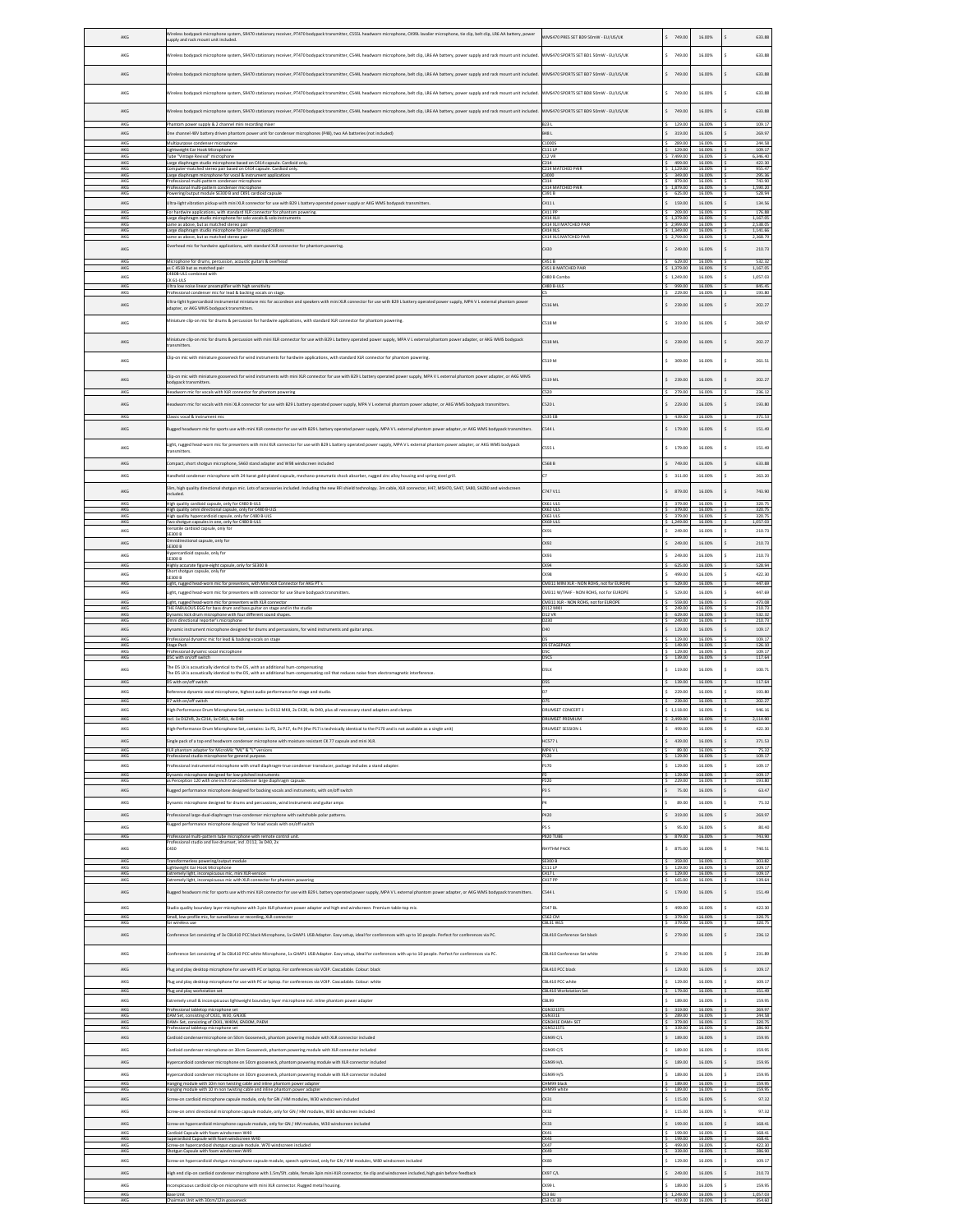| AKG            | Chairman Unit with 50cm/20in gooseneck                                                                                                       | CS3 CU 50                                                 | 419.00           | 16.00%           | 354.60                 |
|----------------|----------------------------------------------------------------------------------------------------------------------------------------------|-----------------------------------------------------------|------------------|------------------|------------------------|
| AKG            | Delegate Unit with 30cm/12in gooseneck                                                                                                       | S3 DU 30                                                  | 329.00           | 16,009           | 278.43                 |
| AKG            | Delegate Unit with 50cm/20in gooseneck                                                                                                       | CS3 DU 50                                                 | 329.00           | 16.00%           | 278.43                 |
| AKG            | ncluding CS3 BU, CS3 DU 30, CS3 CU 30, Trolley                                                                                               | <b>S3 TROLL</b>                                           | 2,250.00         | 16.00%           | 1,904.18               |
| AKG            |                                                                                                                                              | 5321                                                      | 99.00            | 16,00%           | 83.78                  |
| AKG            | ligh-performance condenser gooseneck microphone<br>High-performance condenser gooseneck microphone                                           | <b>S321</b>                                               | 99.00            | 16.00%           | 83.78                  |
| AKG            | CS3 2 meter cable                                                                                                                            | CS3EC002                                                  | 42.00            | 16.00%           | 35.54                  |
| AKG            | S3 5 meter cable                                                                                                                             | S3EC005                                                   | 62.00            | 16,00%           | 52.47                  |
| AKG            | CS3 10 meter cable                                                                                                                           | CS3EC010                                                  | 119.00           | 16.00%           | 100.71                 |
| AKG            | CS3 20 meter cable                                                                                                                           | S3EC020                                                   | 239.00           | 16,00%           | 202 27                 |
| AKG            | CS3 50 meter cable                                                                                                                           | CS3EC050                                                  | 479.00           | 16.00%           | 405.38                 |
| AKG            | CS3 100 meter cable                                                                                                                          | CS3EC100                                                  | 749.00           | 16.00%           | 633.88                 |
| AKG            | CS3 2 meter cable with T connecto                                                                                                            | S3ECT00                                                   | 99.00            | 16,00%           | 83.78                  |
| AKG            | CS3 5 meter cable with T connector                                                                                                           | CS3ECT005                                                 | 149.00           | 16.00%           | 126.10                 |
| AKG            | CS3 connector                                                                                                                                | CS3LC                                                     | 12.00            | 16.00%           | 10.16                  |
| AKG            | S3 T connecto                                                                                                                                | S3TC                                                      | 62.00            | 16,009           | 52.4                   |
| AKG            | Breakout Box for 16 analog channels                                                                                                          | CSS BOB                                                   | 2,991.00         | 16.00%           | 2,531.28               |
| AKG            | SS Conference system- Base Unit                                                                                                              | SS BU                                                     | 3,749.00         | 16.00%           | 3,172.78               |
| AKG            | CSS Conference system- Charging Case for 50 IRR7                                                                                             | CSS CU                                                    | 3,149.00         | 16,003           | 2,665.00               |
| AKG<br>AKG     | SS Conference system- Delegate Unit simple                                                                                                   | SS DU<br>SS ID10                                          | 749.00<br>439.00 | 16.00%<br>16.00% | 633.88                 |
| AKG            | CSS Conference system- 10 pcs. ID Cards for Identification<br>CSS Conference system- IR Receiver for 7 languages                             | SS IRR7                                                   | 379.00           | 16.00%           | 371.53<br>320.75       |
| AKG            | CSS Conference system- Infrared Transmitter small                                                                                            | ESS IRT1                                                  | 2,499.00         | 16.00%           | 2,114.90               |
| AKG            | CSS Conference system- Infrared Transmitter large                                                                                            | SS IRT2                                                   | 3,999.00         | 16,00%           | 3,384.35               |
| AKG            | CSS Conference system- Interpreter Unit                                                                                                      | CSS IU                                                    | 1,749.00         | 16.00%           | 1,480.18               |
| AKG            | CSS Conference system- Mounting Frame for flush mount installation                                                                           | SS MF                                                     | 62.00            | 16.00%           | 52.47                  |
| AKG            | SS Conference system- System Cable - CatS 1,25m with RJ45 connecto                                                                           | SS MK1.2                                                  | 62.00            | 16,00%           | 52.47                  |
| AKG            | CSS Conference system- System Cable - CatS 10m with RJ45 connectors                                                                          | CSS MK10                                                  | 129.00           | 16.00%           | 109.17                 |
| AKG            | CSS Conference system- System Cable - CatS 2,5m with RJ45 connectors                                                                         | SS MK2                                                    | 79.00            | 16.00%           | 66.86                  |
| AKG            | S5 Conference system- System Cable - Cat5 20m with RJ45 connectors                                                                           | <b>SS MK20</b>                                            | 199.00           | 16,00%           | 168.41                 |
| AKG            | CSS Conference system- System Cable - CatS 5m with RJ45 connectors                                                                           | CSS MKS                                                   | 89.00            | 16.00%           | 75.32                  |
| AKG            | CSS Conference system- Power Supply for max. 12 Delegates                                                                                    | SS PS12                                                   | 249.00           | 16.00%           | 210.73                 |
| AKG            | efresher Unit for more than 100m (300ft.) cable length                                                                                       | SS RU                                                     | 879.00           | 16,00%           | 743.90                 |
| AKG            | Serial adapter RS232                                                                                                                         | SS S                                                      | 115.00           | 16.009           | 97.32                  |
| AKG            | Chairman and Delegate unit high end                                                                                                          | SS VU                                                     | 1,125.00         | 16.00%           | 952.09                 |
| AKG            | High-performance condenser gooseneck microphone                                                                                              | SS21                                                      | 99.00            | 16.00%           | 83.78                  |
| AKG            | High-performance condenser gooseneck microphone                                                                                              | CS521                                                     | 99.00            | 16.00%           | 83.78                  |
| AKG            | rakout box and IR base un                                                                                                                    | SX BIR1                                                   | 3.999.00         | 16,009           | 3.384.35               |
| AKG            | Charging Station for 50x IRR10                                                                                                               | CSX CU50                                                  | \$ 3,999.00      | 16.00%           | 3,384.35               |
| AKG            | IR receiver 10 channel                                                                                                                       | CSX IRR10                                                 | 469.00           | 16.00%           | 396.91                 |
| AKG            | IR radiator spot                                                                                                                             | <b>SX IRT3</b>                                            | 3,499.00         | 16,00%           | 2,961.20               |
| AKG            | IR radiator flood                                                                                                                            | CSX IRT4                                                  | \$3,999.00       | 16.00%           | 3,384.35               |
| AKG            | mall & inconspicuous close talking/paging microphone in black metal finish. No phantom power needed. Optional accessories: gooseneck GNS36   | DS8 E black                                               | 249.00           | 16.00%           | 210.73                 |
| AKG            | Democase                                                                                                                                     | <b>DEMOCASES</b>                                          | 450.00           | 16.00%           | 380.84                 |
| AKG            | Democase                                                                                                                                     | DEMOCASE CROWN                                            | 1,690.00         | 16.00%           | 1,430.25               |
| AKG            | mocase                                                                                                                                       | DEMOCASE DAM-                                             | 900.00           | 16.00%           | 761.67                 |
| AKG            | PA/Paging gooseneck mic with rugged, all-metal body. No phantom power needed. 3m cable                                                       | DGN99                                                     | 189.00           | 16.00%           | 159.95                 |
| AKG            | PA/Paging gooseneck mic with rugged, all-metal body, XLR connector. No phantom power needed                                                  | DGN99 E                                                   | \$189.00         | 16.00%           | 159.95                 |
| AKG            | ncluding CGN321STS, DMM6, XLR Cable. Trolley                                                                                                 | <b>DMM TROLLE</b>                                         | 2.949.00         | 16,00%           | 2,495.74               |
| AKG            | Digital automatic microphone mixer, 12 channel input, 4x line outputs (2x stereo)                                                            | DMM12                                                     | \$2,799.00       | 16.00%           | 2,368.79               |
| AKG            | ligital automatic microphone mixer, 12 channel input, 4x line outputs (2x stereo), AES EBU digital output                                    | <b>MM12 BC</b>                                            | \$ 3,499.00      | 16.00%           | 2,961.20               |
| AKG            | Digital automatic microphone mixer                                                                                                           | DMM14 U                                                   | \$3,499.00       | 16.00%           | 2,961.20               |
| AKG            | Digital automatic microphone mixer                                                                                                           | DMM14 U                                                   | 3,799.00         | 16.00%           | 3,215.09               |
| AKG            | Neltal automatic microphone mixer                                                                                                            | DMM14 ULD                                                 | 4.849.00         | 16,00%           | 4.103.71               |
| AKG            | Digital automatic microphone mixer, 6 channel input, 2x line outputs (1x stereo)                                                             | DMMR II                                                   | \$2,099.00       | 16.00%           | 1,776.38               |
| AKG            | Digital automatic microphone mixer                                                                                                           |                                                           | 2,699.00         | 16,00%           | 2,284.16               |
| AKG            | Digital automatic microphone mixer                                                                                                           | DMM8 UL                                                   | \$2,999.00       | 16.00%           | 2,538.05               |
| AKG            | Digital automatic microphone mixer                                                                                                           | DMM8 ULD                                                  | \$ 3,999.00      | 16.00%           | 3,384.35               |
| AKG            | able stand mic with on/off switch, coiled cable with 3-pin XLR connector. No phantom power needed                                            | <b>ST99 S</b>                                             | 189.00           | 16.00%           | 159.95                 |
| AKG            | EarHook Cardioid                                                                                                                             | EC81MD beigo                                              | 549.00           | 16.00%           | 464.62                 |
| AKG            | EarHook Cardioid                                                                                                                             | EC81MD cor                                                | 549.00           | 16,00%           | 464.62                 |
| AKG            | EarHook Omni                                                                                                                                 | EC82MD beige                                              | 549.00           | 16.00%           | 464.62                 |
| AKG            | EarHook Omni                                                                                                                                 | EC82MD cocoa                                              | 549.00           | 16.00%           | 464.62                 |
| AKG            | ugged 15 cm gooseneck with integrated XLR connector                                                                                          | GN15 E incl. DPA                                          | 229.00           | 16,00%           | 193.80                 |
| AKG            | bugged 15 cm gooseneck module with programmable mute switch (on/off, push-to-talk, push-to-mute), high RFI immunity. LED ring, XLR connector | GN15 ESP incl. windscreen                                 | Ś.<br>319.00     | 16.00%           | 269.97                 |
| AKG            | ugged 15 cm gooseneck for permanent screw-on installation, phantom powering module with XLR connector included                               | GN15 incl. DPA, screw set                                 | 229.00           | 16,00%           | 193.80                 |
| AKG            | 15cm gooseneck module; does not include capsule or powering module.                                                                          | GN15 M                                                    | 129.00           | 16,00%           | 109.17                 |
| AKG            | see GN155                                                                                                                                    | GN155 Choi                                                | 549.00           | 16.00%           | 464.62                 |
| AKG            | loorstand set, Modular PLUS Series                                                                                                           | GN155 M Se                                                | 749.00           | 16.00%           | 633.88                 |
| $\mathsf{AKG}$ | legant floor stand, rugged all-metal gooseneck module, XLR connector on a 10m cable                                                          | GN155 Set                                                 | 589.00           | 16.00%           | 498.47                 |
| AKG            | Gooseneck module - 30 cm; for use with CSS conferencing systems                                                                              | GN30 CS                                                   | 199.00           | 16.00%           | 168.41                 |
| AKG            | poseneck module - 30 cm; for use with CS5 conferencing systems                                                                               | GN30 CS                                                   | 199.00           | 16.00%           | 168.41                 |
| AKG            | ugged 30 cm gooseneck with integrated 5-pin XLR connector & phantom power adapter, provides 2 additional pins for LED control                | GN30 E 5-pin                                              | 249.00           | 16.00%           | 210.73                 |
| AKG            | Rugged 30 cm gooseneck with integrated XLR connector                                                                                         | GN30 E incl. DPA                                          | \$249.00         | 16,00%           | 210.73                 |
| AKG            | kugged 30 cm gooseneck module, programmable mute switch (on/off, push-to-talk, push-to-mute), high RFI immunity, LED ring, XLR connector     | GN30 ESP incl. windscreen                                 | 289.00           | 16.00%           | 244.58                 |
| AKG            | ugged 30 cm gooseneck for permanent screw-on installation, phantom powering module with XLR connector included                               | GN30 incl. DPA. screw set                                 | 249.00           | 16.00%           | 210.73                 |
| AKG            | 30cm gooseneck module; does not include capsule or powering module                                                                           | GN30 M                                                    | 129.00           | 16,00%           | 109.17                 |
| AKG            | Gooseneck module - 50 cm; for use with CS5 conferencing systems                                                                              | GN50 CS                                                   | 199.00           | 16.00%           | 168.41<br>210.73       |
| AKG            | lugged 50 cm gooseneck with integrated 5-pin XLR connector & phantom power adapter, provides 2 additional pins for LED control               | GN50 E 5-pin                                              | 249.00           | 16.00%           | 210.73                 |
| AKG            | Rugged 50 cm gooseneck with integrated XLR connector                                                                                         | GN50 E incl. DPA                                          | 249.00           | 16.00%           |                        |
| AKG            | ugged 50 cm gooseneck module, programmable mute switch (on/off, push-to-talk, push-to-mute),high RFI immunity, LED ring, XLR connector       | GN50 ESP incl. windscreen                                 | 349.00           | 16.00%           | 295.36                 |
|                |                                                                                                                                              |                                                           |                  |                  |                        |
| AKG            | lugged 50 cm gooseneck for permanent screw-on installation, phantom powering module with XLR connector included                              | GN50 incl. DPA, screw set                                 | 249.00           | 16.00%           | 210.73                 |
| AKG            | 50cm gooseneck module; does not include capsule or powering module                                                                           | GN50 M                                                    | 199.00           | 16.00%           | 168.41                 |
| AKG<br>AKG     | magnet clip black -5 pcs                                                                                                                     | H1 magnet clip black 5 pack                               | 99.00<br>99.00   | 16.00%<br>16,00% | 83.78<br>83.78         |
| AKG            | magnet clip, white-5 pcs<br>mic clip, black-5 pcs                                                                                            | H1 magnet clip white 5 pack<br>H2 croco clip black 5 pack | 99.00            | 16.00%           | 83.78                  |
| AKG            | mic clip, white-5 pcs                                                                                                                        | H2 croco clip white 5 pack                                | 99.00            | 16.00%           | 83.78                  |
| AKG            | able clip, black-5 p                                                                                                                         | H3 croco cable clip black 5 pac                           | 69.00            | 16,009           | 58.35                  |
| AKG            | Headworn Cardioid                                                                                                                            | HC81MD beige                                              | 675.00           | 16.00%           | 571.25                 |
| AKG            | leadworn Cardioid                                                                                                                            | HC81MD cocoa                                              | 675.00           | 16.00%           | 571.25                 |
| AKG            | leadworn Omni                                                                                                                                | HC82MD belay                                              | 675.00           | 16,00%           | 571.25                 |
| AKG            | Headworn Omni                                                                                                                                | HC82MD cocoa                                              | 675.00           | 16.00%           | 571.25                 |
| AKG            | langing module with 10 m non twisting cable and inline phantom power adapter, hanging clamp included                                         | 000IMH                                                    | 215.00           | 16.00%           | 181.95                 |
| AKG            | Hanging module with 10m system cable; does not include capsule or powering module.                                                           | HM1000 M                                                  | 129.00           | 16.00%           | 109.17                 |
| AKG            | High-Performance conference headset                                                                                                          | HSC15                                                     | 229.00           | 16.00%           | 193.80                 |
| AKG            | High-Performance conference headset                                                                                                          | HSC15                                                     | 229.00           | 16.00%           | 193.80                 |
| AKG            | High-Performance conference headphones                                                                                                       | K15                                                       | 119.00           | 16.00%           | 100.71                 |
| AKG            | Lavalier Cardioid                                                                                                                            | LC81MD beige                                              | 449.00           | 16.00%           | 379.99                 |
| AKG            | valier Cardioio                                                                                                                              | C81MD blac                                                | 449.00           | 16,00%           | 379.99                 |
| AKG            | Lavalier Cardioid                                                                                                                            | LC81MD cocoa                                              | 449.00           | 16.00%           | 379.99                 |
| AKG            | walier Cardioid                                                                                                                              | C81MD white                                               | 449.00           | 16.00%           | 379.99                 |
| AKG            | valier Omni                                                                                                                                  | LC82MD beig                                               | 449.00           | 16,00%           | 379.99                 |
| AKG            | avalier Omni                                                                                                                                 | LC82MD black                                              | 449.00           | 16.00%           | 379.99                 |
| AKG            | avalier Omni                                                                                                                                 | C82MD cocoa                                               | 449.00           | 16,00%           | 379.99                 |
| AKG            | avalier Omni                                                                                                                                 | LC82MD white                                              | 449.00           | 16.00%           | 379.99                 |
| AKG            | xtremely small & inconspicuous lightweight supercardioid boundary layer microphone                                                           | MB3                                                       | 249.00<br>Ś.     | 16.00%           | 210.73                 |
| AKG            | xtremely small & inconspicuous lightweight supercardioid boundary layer microphone                                                           | <b>2HOR WON - FRM</b>                                     | 249.00           | 16.00%           | \$<br>210.73           |
| $\mathsf{AKG}$ | xtremely small & inconspicuous lightweight supercardioid boundary layer microphone                                                           | MB4                                                       | 239.00           | 16.00%           | 202.27                 |
| AKG            | xtremely small & inconspicuous lightweight supercardioid boundary layer microphone                                                           | MB4 - NON ROHS                                            | 239.00           | 16.00%           | 202.27                 |
| AKG            | adapter connector AKG                                                                                                                        | MDA1 AKG<br>MDA2 SEN:                                     | 69.00            | 16.00%           | 58.39                  |
| AKG            | dapter connector Sennheiser Leme                                                                                                             | MDA3 SEN2                                                 | 99.00            | 16.00%           | 83.78                  |
| AKG            | fapter connector Sennheiser Jack                                                                                                             |                                                           | 69.00            | 16,00%           | 58.39                  |
| AKG            | dapter connector SHURI                                                                                                                       | MDA4 SHL                                                  | 69.00            | 16.00%           | 58.39                  |
| AKG            | adapter connector AudioTechnica                                                                                                              | <b>MDAS AT</b>                                            | 69.00            | 16.00%           | 58.39                  |
| AKG            | adapter connector Beyerdynamic                                                                                                               | MDA6 BD                                                   | 69.00            | 16.00%           | 58.39                  |
| AKG            | adapter connector Lectrosonic                                                                                                                | MDA7 LEC                                                  | 69.00            | 16.00%           | 58.39                  |
| AKG<br>AKG     | m power adapter XLR<br>Flush Mount Module with cover; for DAM+ PAE powering module                                                           | MDPA Phan<br>m Power adapte<br>MF M                       | 99.00<br>75.00   | 16,00%<br>16.00% | 83.78<br>63.47         |
| AKG            | ake up protector 10 pack                                                                                                                     | MUP81 10 pack                                             | 29.00            | 16.00%           | 24.54                  |
| AKG            | ake up protector 10 pack                                                                                                                     | MUP82 10 pack                                             | 29.00            | 16,00%           | 24.54                  |
| AKG            | Phantompower adapter - 3pinXLR                                                                                                               | PAE M                                                     | 75.00            | 16.00%           | 63.47                  |
| AKG            | hantompower adapter - SpinXLR                                                                                                                | PAES M                                                    | 95.00            | 16.00%           | 80.40                  |
| AKG<br>AKG     | hantompower adapter - programmable switch 3pinXLR                                                                                            | PAESP M                                                   | 199.00           | 16,00%           | 168.41                 |
| AKG            | ow profile boundary layer mic, XLR version                                                                                                   | PCC130                                                    | 379.00           | 16.00%           | 320.75                 |
|                | ow profile boundary layer mic, XLR version, with switch                                                                                      | PCC130 SV                                                 | 429.00           | 16.00%           | 363.06                 |
| AKG            | ow profile boundary layer mic, XLR version, with switch                                                                                      | PCC130 SW - NON ROHS                                      | 429.00           | 16.00%           | 363.06                 |
| AKG            | The industry-standard stage-floor microphone.                                                                                                | <b>PCC160</b>                                             | 439.00           | 16.00%           | 371.53                 |
| AKG            | Surface-mount supercardioid boundary layer mic, XLR version                                                                                  | PCC170                                                    | 429.00           | 16,00%           | 363.06                 |
| AKG            | Surface-mount supercardioid boundary layer mic, XLR version, with switch                                                                     | PCC170 SW                                                 | 439.00           | 16.00%           | 371.53                 |
| AKG            | urface-mount supercardioid boundary layer mic, XLR version, with switch                                                                      | PCC170 SW - NON ROHS                                      | 439.00           | 16.00%           | 371.53                 |
| AKG            | urface-mount supercardioid boundary layer mic, XLR versio, with remote sensing switch                                                        | PCC170 SW O                                               | 469.00           | 16.00%           | 396.91                 |
| AKG            | urface-mount supercardioid boundary layer mic, XLR versio, with remote sensing switch                                                        | PCC170 SW O - NON ROHS                                    | 469.00           | 16.00%           | 396.91                 |
| AKG            |                                                                                                                                              | PZM10                                                     | 215.00           | 16.00%           | 181.95                 |
| AKG            | Low profile boundary layer microphone<br>ow profile boundary layer microphone, Line level version                                            | PZM10 LL                                                  | 249.00           | 16.00%           | 210.73                 |
| AKG            | ost-effective boundary layer microphone                                                                                                      | PZM11                                                     | 149.00           | 16,00%           | 126.10                 |
| AKG            | Cost-effective boundary layer microphon, line level version                                                                                  | PZM11 LL                                                  | 179.00           | 16.00%           | 151.49                 |
| AKG            | Cost-effective boundary layer microphon, line level versio, water-resistant version                                                          | <b>PZM11 II WF</b>                                        | 229.00           | 16,00%           | 193.80                 |
| AKG            | Cost-effective boundary layer microphon, line level versio, water-resistant version                                                          | PZM11 LL WR PF                                            | 229.00           | 16.00%           | 193.80                 |
| AKG            | Cost-effective boundary layer microphone, XLR version                                                                                        | <b>PZM185</b>                                             | 289.00           | 16.00%           | 244.58                 |
| AKG            | Cost-effective boundary layer microphone, XLR version                                                                                        | PZM185 - NON ROH                                          | 289.00           | 16,00%           | 244.58                 |
| AKG            | First-class boundary layer microphone, ideal for speen & music recording, XLR version                                                        | PZM30D                                                    | 499.00           | 16.00%           | 422.30                 |
| AKG            | irst-class boundary layer microphone, smaller version of PZM30D, ideal for speen & music recording, XLR version                              | PZM6D                                                     | 499.00           | 16.00%           | 422.30<br>$\mathsf{s}$ |
| AKG            | Low cost allround boundary layer microphone, 1/4" phone plug adapter                                                                         | SOUNDGRABBER2                                             | 149.00           | 16.00%           | 126.10                 |
| AKG            | rofessional Tabletop Stand for use with all 3 pin XLR microphones                                                                            | $\overline{516}$                                          | 129.00           | 16.00%           | 109.17                 |
| AKG            | rofessional Tabletop Stand for use with DAM+ modules and derivates; for use with GN15/30/50 M goosenecks only.                               | STS DAM+                                                  | 319.00           | 16,00%           | 269.97                 |
| AKG            | same as STS DAM+, but with Wireless option                                                                                                   | STS DAM+ WI                                               | 389.00           | 16,00%           | 329.21                 |
| AKG            | Pocket transmitter holder fitting AKG PT                                                                                                     | UWA9 M                                                    | 75.00            | 16.00%           | 63.47                  |
| AKG<br>AKG     | Dual layer wiremesh windscreen for CK41 and CK43                                                                                             | M 0AW                                                     | 75.00            | 16.00%<br>16,00% | 63.47                  |
| AKG            | foam windscreen 10 pack<br>foam windscreen 10 pack                                                                                           | W81 beige foam 10 pack<br>W81 black foam 10 pack          | 39.00<br>39.00   | 16.00%           | 33.01<br>33.01         |
| AKG            | am windscreen 10 pac                                                                                                                         | W81 cocoa foam 10 pack                                    | 39.00            | 16.00%           | 33.01                  |
| AKG            | am windscreen 10 pac                                                                                                                         | W81 white foam 10 pack                                    | 39.00            | 16,00%           | 33.01                  |
| AKG            | foam windscreen 10 pack                                                                                                                      | W82 beige foam 10 pack                                    | 39.00            | 16.00%           | 33.01                  |
| AKG            | am windscreen 10 pack                                                                                                                        | W82 black foam 10pack                                     | 39.00            | 16.00%           | 33.01                  |
| AKG            | am windscreen 10 pack                                                                                                                        | W82 cocoa foam 10 pack                                    | 39.00            | 16,00%           | 33.01                  |
| AKG            | oam windscreen 10 pack                                                                                                                       | W82 white foam 10 pack                                    | 39.00            | 16.00%           | 33.01                  |
| AKG            | iremesh cap 5 pack                                                                                                                           | WM81 beige wiremesh 5 pack                                | 79.00            | 16.00%           | 66.86                  |
| AKG            | remesh cap 5 pack                                                                                                                            | WM81 black wiremesh 5 pack                                | 79.00            | 16,00%           | 66.86                  |
| AKG            | iremesh cap 5 paci                                                                                                                           | WM81 cocoa wiremesh 5 pac                                 | 79.00            | 16.00%           | 66.86                  |
| AKG            | viremesh cap 5 pack                                                                                                                          | WM81 white wiremesh 5 pack                                | 79.00            | 16.00%           | 66.86                  |
| AKG            | viremesh cap 5 pack                                                                                                                          | WM82 white wiremesh 5 pack                                | 49.00            | 16.00%           | 41.47                  |
| AKG            | iremesh cap 5 pack                                                                                                                           | WM82 beige wiremesh 5 pack                                | 49.00            | 16.00%           | 41.47                  |
| AKG            | mesh cao 5 pac                                                                                                                               | WM82 black wiremesh 5 pack                                | 49.00            | 16.00%           | 41.47                  |
| AKG            | wiremesh cap 5 pack                                                                                                                          | WM82 cocoa wiremesh 5 pack                                | 49.00            | 16.00%           | 41.47                  |